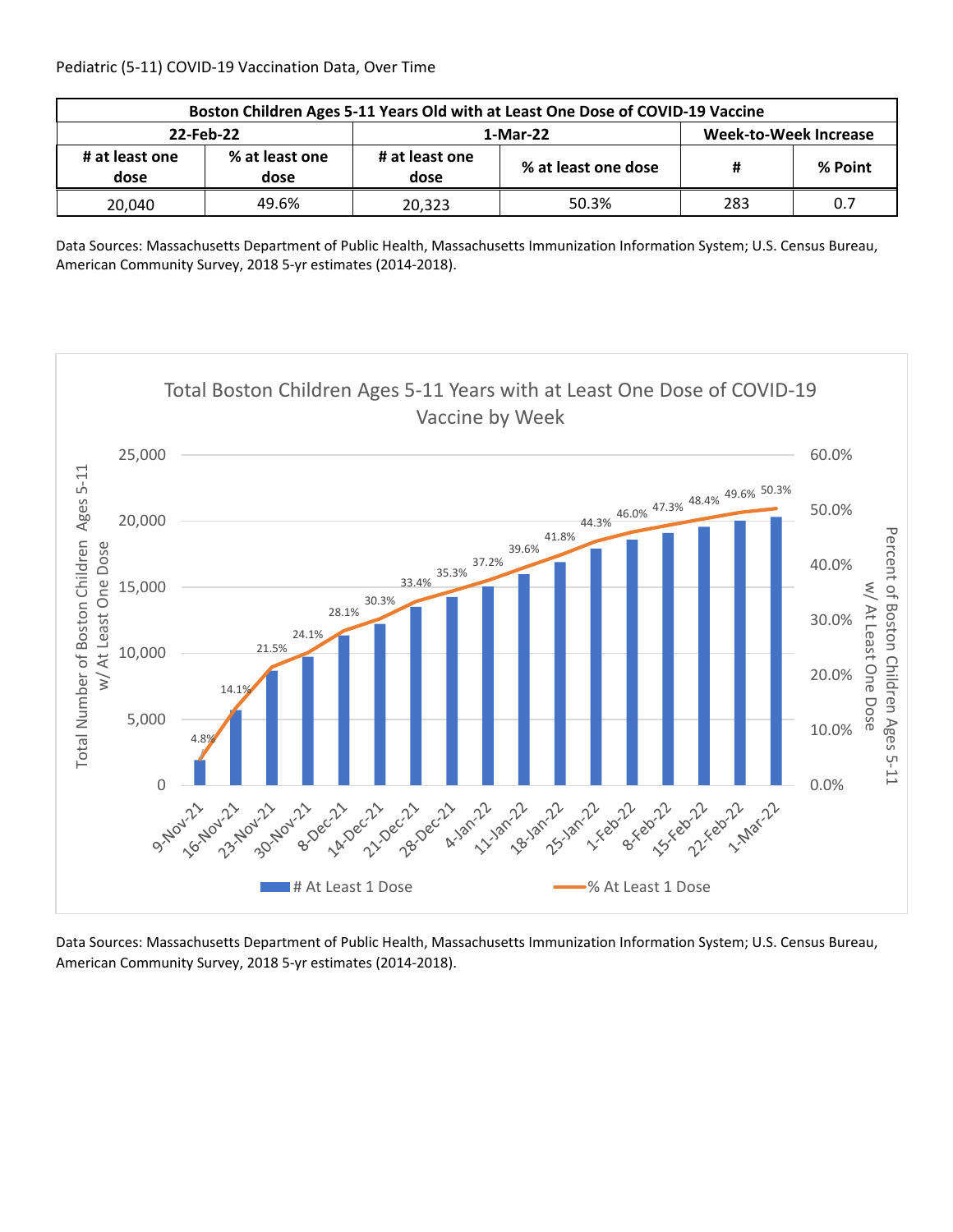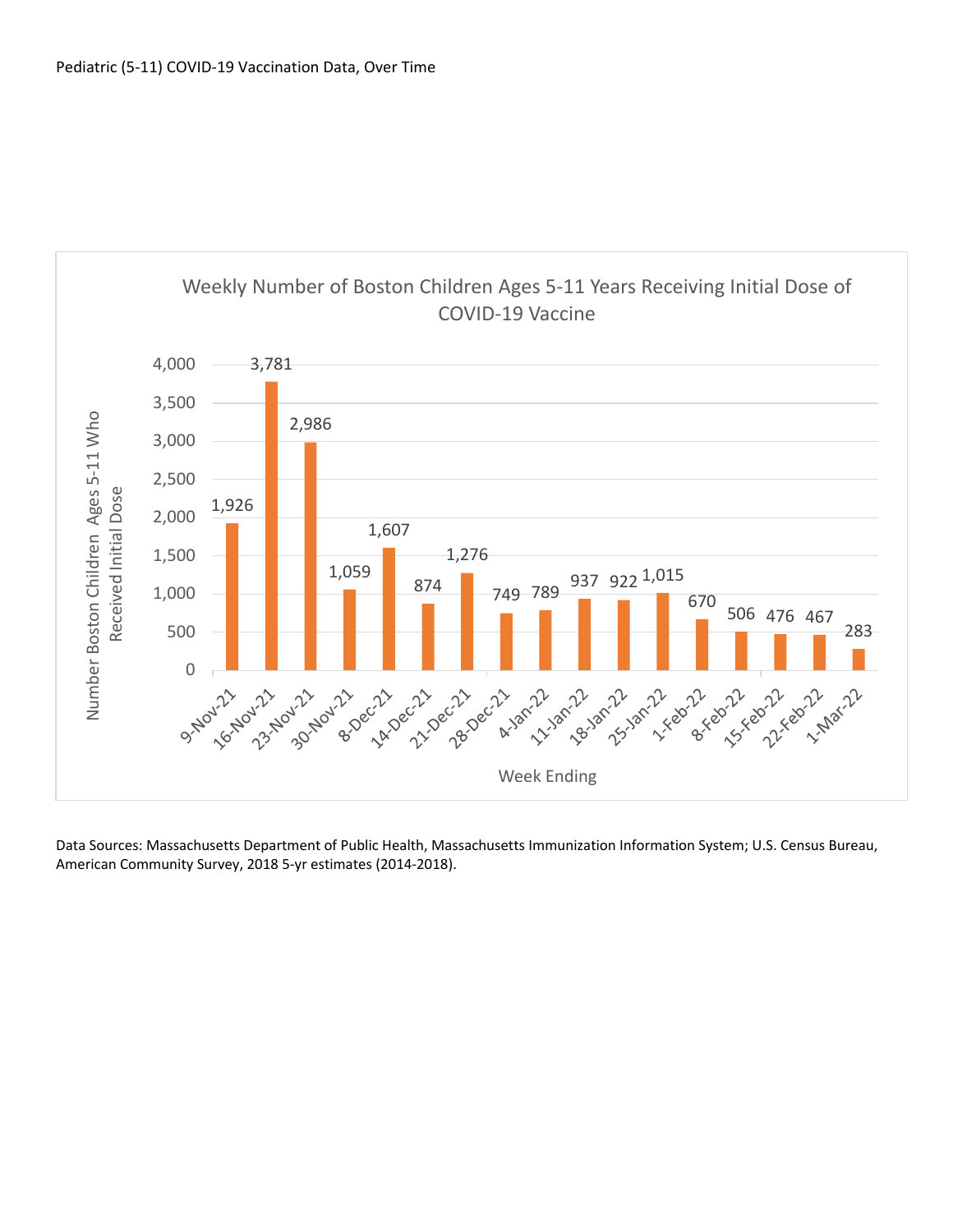| Boston Children Ages 5-11 Years Old who are Fully Vaccinated for the COVID-19 Vaccine |                       |                       |                              |     |         |  |
|---------------------------------------------------------------------------------------|-----------------------|-----------------------|------------------------------|-----|---------|--|
| 22-Feb-22                                                                             |                       | 1-Mar-22              | <b>Week-to-Week Increase</b> |     |         |  |
| # Fully Vaccinated                                                                    | % Fully<br>Vaccinated | # Fully<br>Vaccinated | % Fully<br>Vaccinated        | Ħ   | % Point |  |
| 15.727                                                                                | 38.9%                 | 16.118                | 39.9%                        | 391 | 1.0     |  |

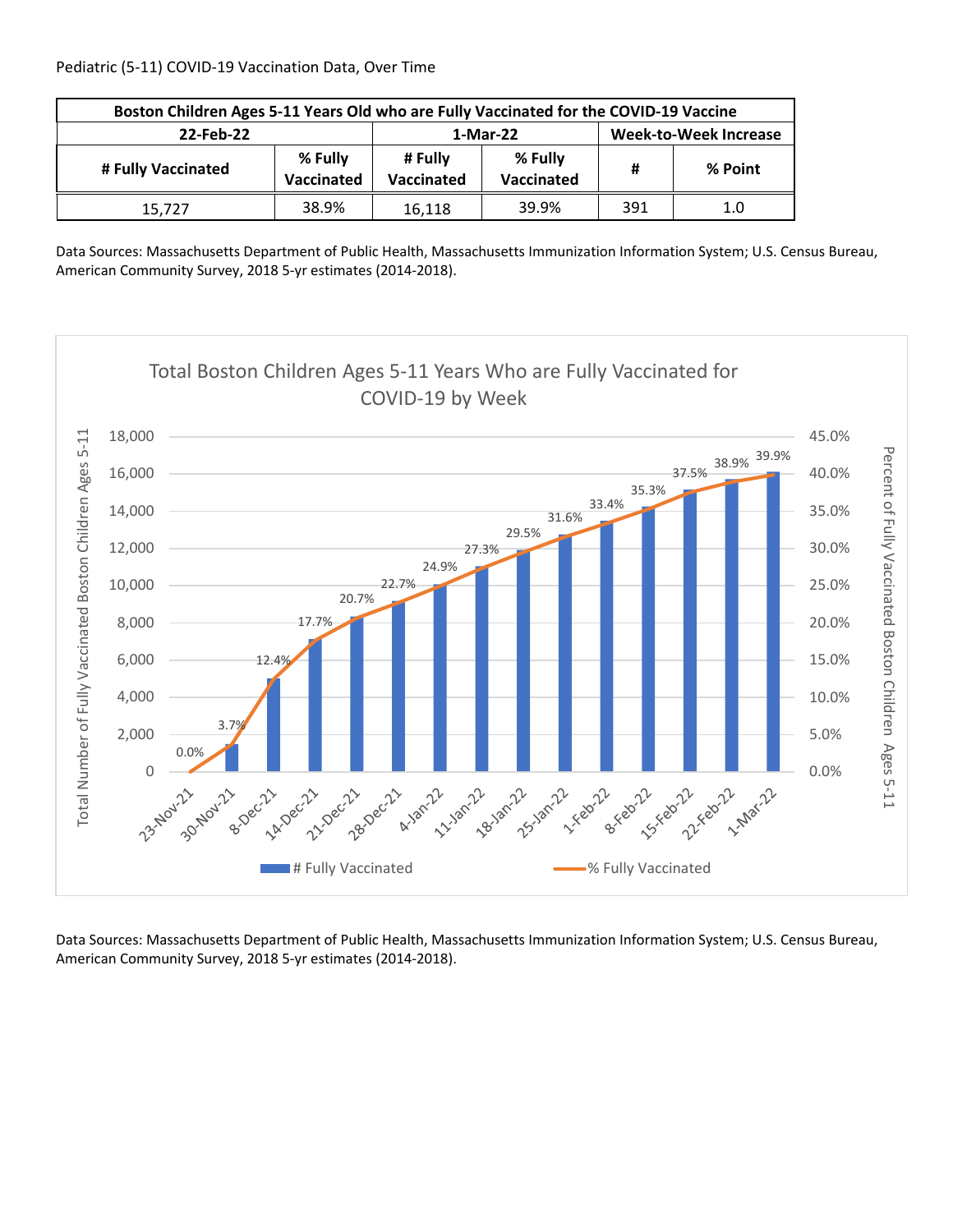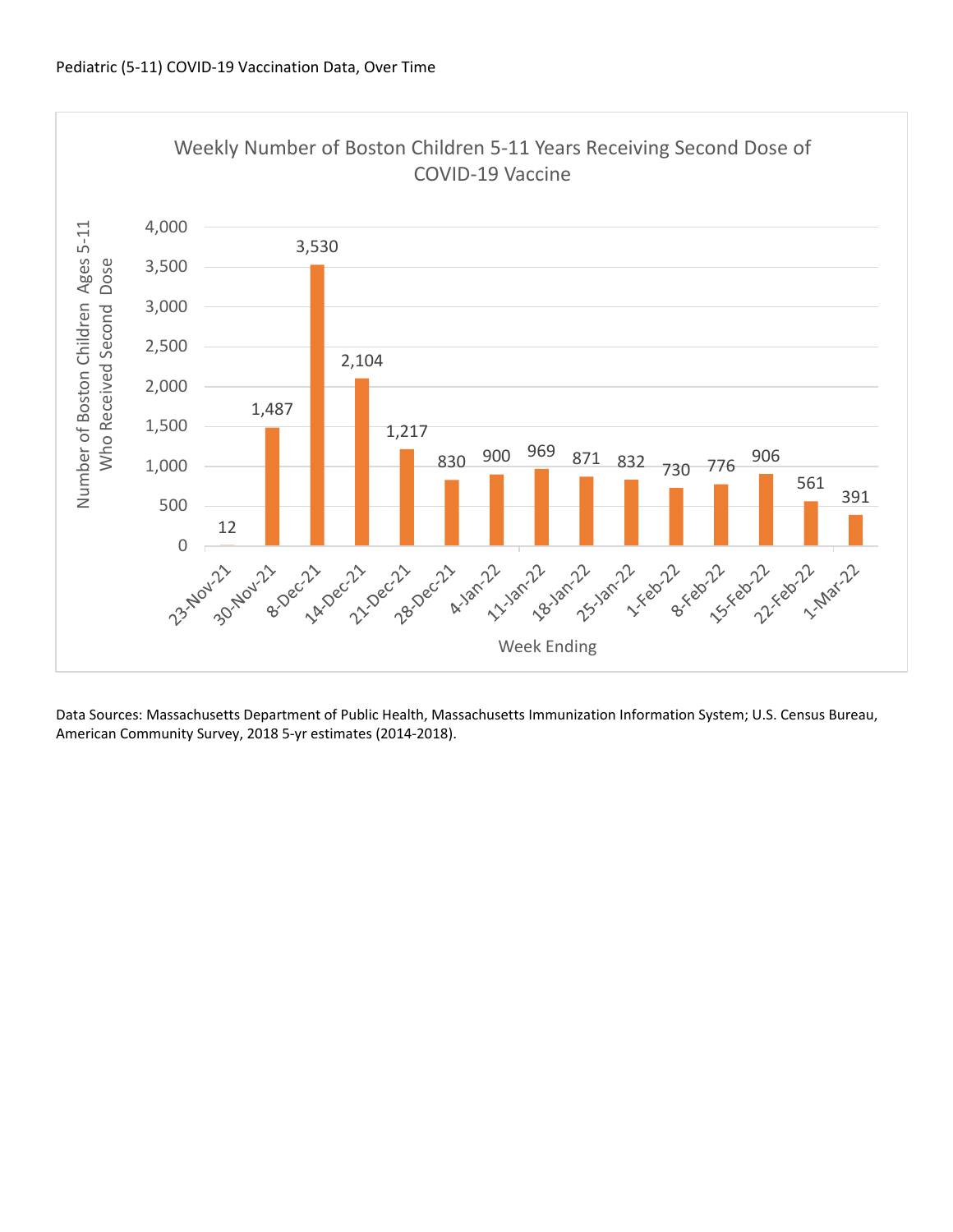

\* Total number of Boston children with at least one dose (5‐11 years old) is 20,323 as of 3/1/2022; population‐based percentages for children of other racial/ethnic groups (n=2,921) are not included in this chart due to unavailable comparable population data.

Asian/PI = Asian, Native Hawaiian, and Pacific Islander.

NOTE: Population estimates for the specified age group of children ages 5‐11 are not available by race/ethnicity. Therefore, the population size of children ages 5‐11 in each racial/ethnic group was approximated as follows: population estimate of children ages 5‐10 + 40% of the population estimate of children ages 10‐14.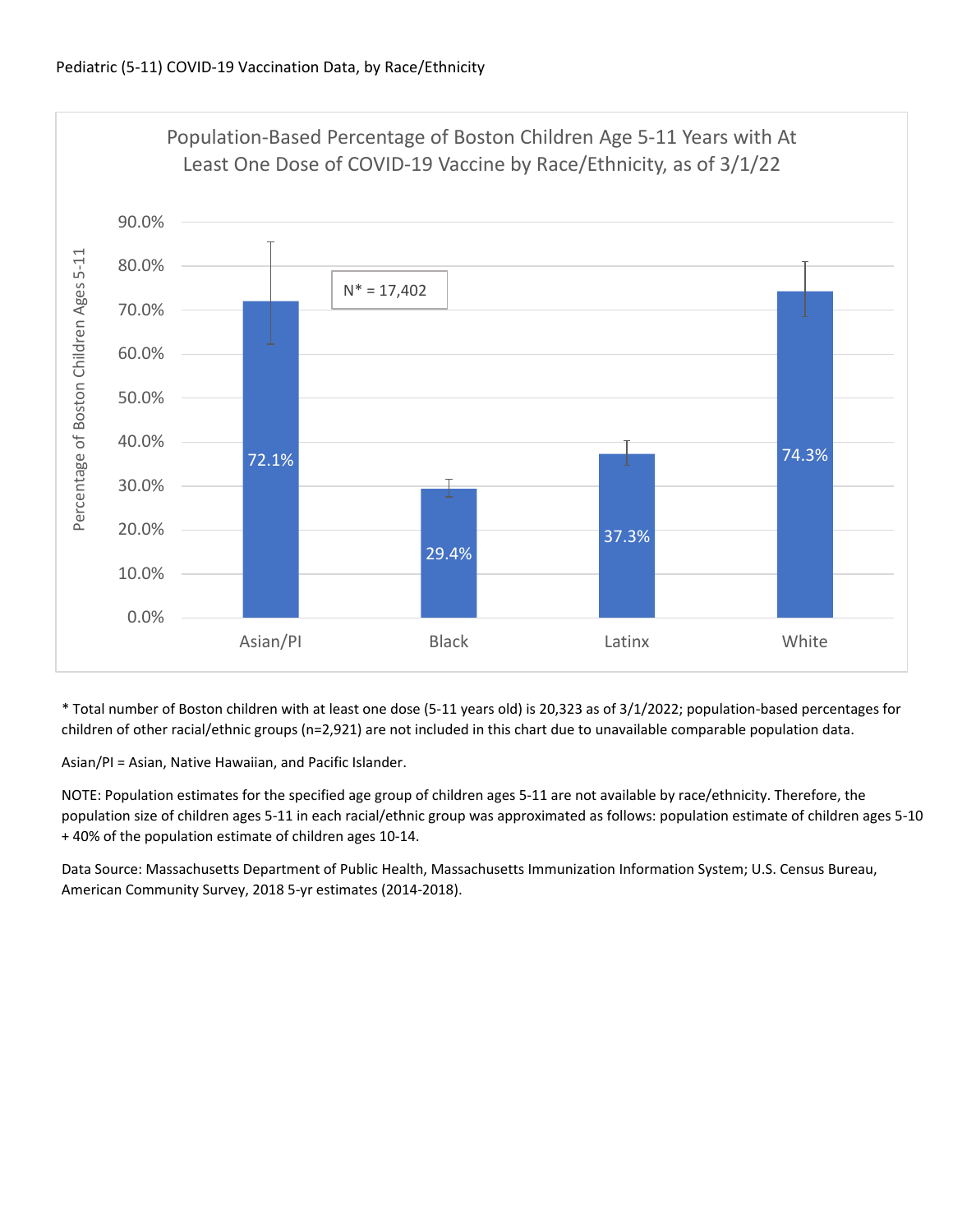

\* Total number of Boston children who are fully vaccinated (5‐11 years old) is 16,118 as of 3/1/2022; population‐based percentages for children of other racial/ethnic groups (n=2,189) are not included in this chart due to unavailable comparable population data.

Asian/PI = Asian, Native Hawaiian, and Pacific Islander.

NOTE: Population estimates for the specified age group of children ages 5‐11 are not available by race/ethnicity. Therefore, the population size of children ages 5‐11 in each racial/ethnic group was approximated as follows: population estimate of children ages 5‐10 + 40% of the population estimate of children ages 10‐14.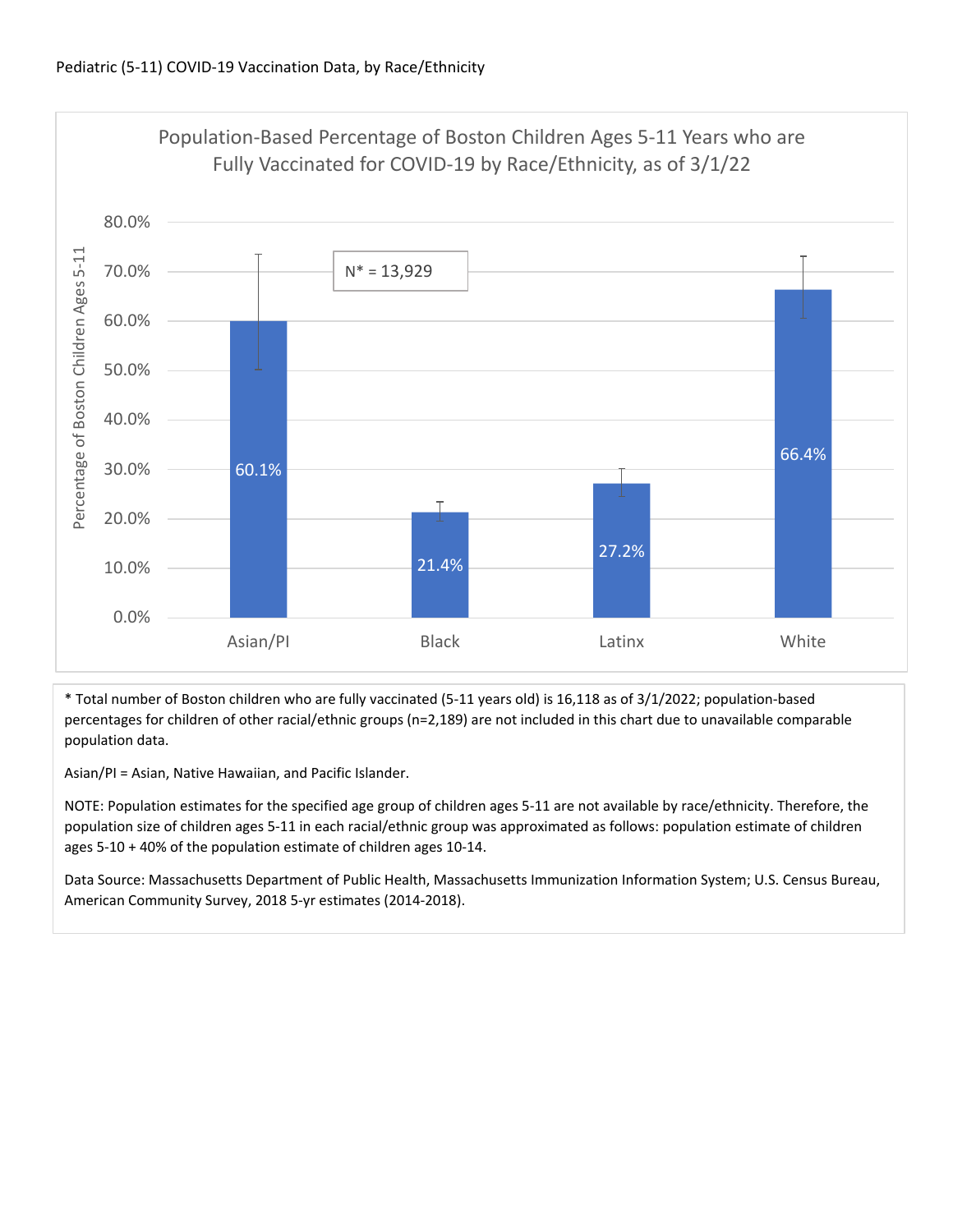| Boston Children Ages 5-11 Years with At Least One Dose of COVID-19 Vaccine by ZIP, as of 3/1/22 |            |       |                 |            |            |            |  |
|-------------------------------------------------------------------------------------------------|------------|-------|-----------------|------------|------------|------------|--|
|                                                                                                 | <b>ZIP</b> | Pop   | At Least 1 Dose |            |            |            |  |
| Neighborhood                                                                                    |            |       | Count           | % Estimate | 95% CI (L) | 95% CI (U) |  |
| BB/BH/DT/NE/WE                                                                                  | 02108      | $***$ | 111             | $\ast\ast$ | $***$      | $**$       |  |
| BB/BH/DT/NE/WE                                                                                  | 02109      | $***$ | 94              | $**$       | $**$       | $***$      |  |
| BB/BH/DT/NE/WE                                                                                  | 02110      | $***$ | 46              | $**$       | $**$       | $***$      |  |
| South End                                                                                       | 02111      | 424   | 349             | 82.3%      | 58.5%      | 100.0%     |  |
| BB/BH/DT/NE/WE                                                                                  | 02113      | 159   | 68              | 42.8%      | 30.3%      | 72.8%      |  |
| BB/BH/DT/NE/WE                                                                                  | 02114      | 341   | 278             | 81.5%      | 53.3%      | 100.0%     |  |
| Fenway                                                                                          | 02115      | 707   | 273             | 38.6%      | 28.3%      | 60.7%      |  |
| BB/BH/DT/NE/WE                                                                                  | 02116      | 502   | 542             | 99.9%      | 82.3%      | 100.0%     |  |
| South End                                                                                       | 02118      | 1,573 | 821             | 52.2%      | 41.9%      | 69.1%      |  |
| Roxbury                                                                                         | 02119      | 2,550 | 1,086           | 42.6%      | 36.2%      | 51.6%      |  |
| Roxbury                                                                                         | 02120      | 762   | 282             | 37.0%      | 28.7%      | 52.2%      |  |
| Dorchester 21-25                                                                                | 02121      | 3,563 | 1,070           | 30.0%      | 26.4%      | 34.9%      |  |
| Dorchester 22-24                                                                                | 02122      | 1792  | 883             | 49.3%      | 40.3%      | 63.4%      |  |
| Dorchester 22-24                                                                                | 02124      | 4778  | 1,833           | 38.4%      | 33.7%      | 44.5%      |  |
| Dorchester 21-25                                                                                | 02125      | 2192  | 1,009           | 46.0%      | 39.2%      | 55.7%      |  |
| Mattapan                                                                                        | 02126      | 2591  | 792             | 30.6%      | 25.8%      | 37.4%      |  |
| South Boston                                                                                    | 02127      | 1543  | 769             | 49.8%      | 42.5%      | 60.3%      |  |
| East Boston                                                                                     | 02128      | 3815  | 1,964           | 51.5%      | 45.8%      | 58.7%      |  |
| Charlestown                                                                                     | 02129      | 1265  | 947             | 74.9%      | 61.4%      | 96.0%      |  |
| Jamaica Plain                                                                                   | 02130      | 1848  | 1,511           | 81.8%      | 69.9%      | 98.4%      |  |
| Roslindale                                                                                      | 02131      | 2742  | 1,505           | 54.9%      | 47.5%      | 64.9%      |  |
| <b>West Roxbury</b>                                                                             | 02132      | 1519  | 1,255           | 82.6%      | 68.5%      | 100.0%     |  |
| Allston/Brighton                                                                                | 02134      | 541   | 308             | 56.9%      | 40.2%      | 97.5%      |  |
| Allston/Brighton                                                                                | 02135      | 1367  | 927             | 67.8%      | 55.3%      | 87.6%      |  |
| <b>Hyde Park</b>                                                                                | 02136      | 3153  | 1,390           | 44.1%      | 37.7%      | 53.0%      |  |
| Allston/Brighton                                                                                | 02163      | $***$ | $\ast$          | $**$       | $***$      | $**$       |  |
| BB/BH/DT/NE/WE                                                                                  | 02199      | $***$ | $\ast$          | $***$      | $***$      | $**$       |  |
| South Boston                                                                                    | 02210      | $***$ | 66              | $***$      | $***$      | $***$      |  |
| Fenway                                                                                          | 02215      | $***$ | 104             | $***$      | $***$      | $***$      |  |

BB/BH/DT/NE/WE = Back Bay/Beacon Hill/Downtown/North End/West End.

\* Value has been suppressed because the dose records number in the specified ZIP code area is less than 30.

\*\* Suppressed due to unstable population denominator estimates.